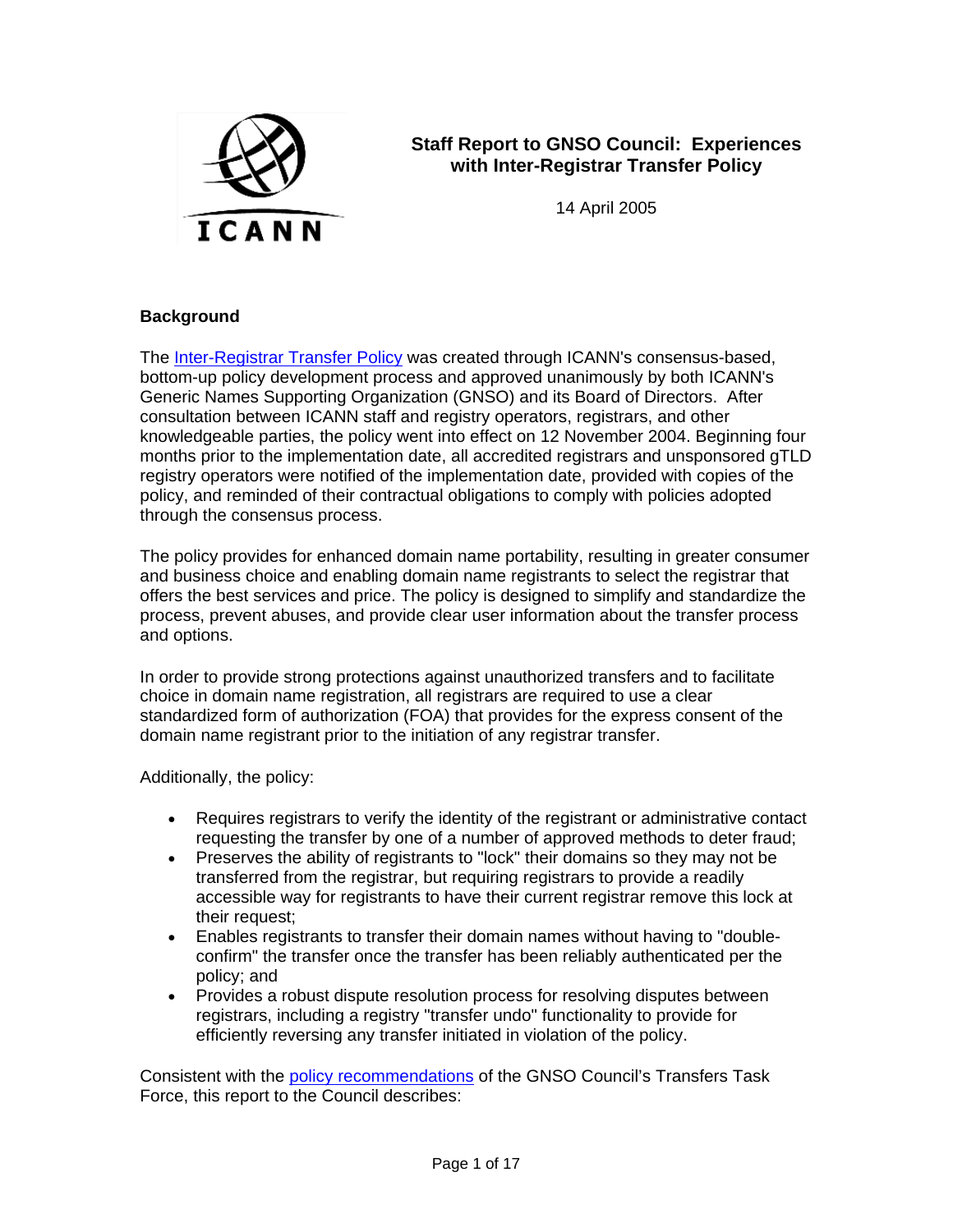i. How effectively and to what extent the policies have been implemented and adopted by Registrars, Registries and Registrants,

ii. Whether or not modifications to these policies should be considered as a result of the experiences gained during the implementation and monitoring stages,

iii. The effectiveness of the dispute resolution processes and a summary of the filings that have been resolved through the process.

This report is the first of the series and is presented to the GNSO Council in order to provide information on the early stages after implementation, and identify potential issues and problems that may remain to be addressed.

In preparing this report, ICANN staff has drawn on several sources of information, including: (i) public comments submitted during a three-week period, (ii) statistics provided in the registry operators' quarterly reports, and (iii) questions and complaints received by ICANN staff members individually. The complete archive of public comments received is posted and available at http://www.icann.org/announcements/announcement-12jan05.htm.

### **Policy Effectiveness and Suggested Considerations**

The following paragraphs describe key components of the Inter-Registrar Transfer Policy and issues that have developed concerning each area.

### **A. Standardized Forms of Authorization**

The policy requires that specific standardized Forms of Authorization, or FOAs, be used by registrars to obtain or confirm a registrant's intent to transfer a domain to a new registrar. The forms may not be modified or combined with any other information. The purpose of this requirement is to provide for clear, verifiable and uniform communications for all registrars, thus avoiding registrant confusion.

The FOA must be sent in at least English, and optionally in other languages.

#### *Transfer Contacts*

The policy provides that the FOA must be sent to either the Registrant or the Administrative Contact as shown in the Whois. These are the only parties who can legitimately authorize a transfer.

ICANN is aware of instances in which a registrar (or reseller) has listed itself in the Administrative Contact field, then in the case of a transfer request, does not respond to the FOA sent by the gaining registrar, thus defeating potential transfers. Under such circumstances, the Registrant can ask the potential gaining registrar to send the FOA to him/her and thereby start the process; however, Registrants frequently are not aware of this. Although the policy clearly states that it is the Registrant's intent that must prevail,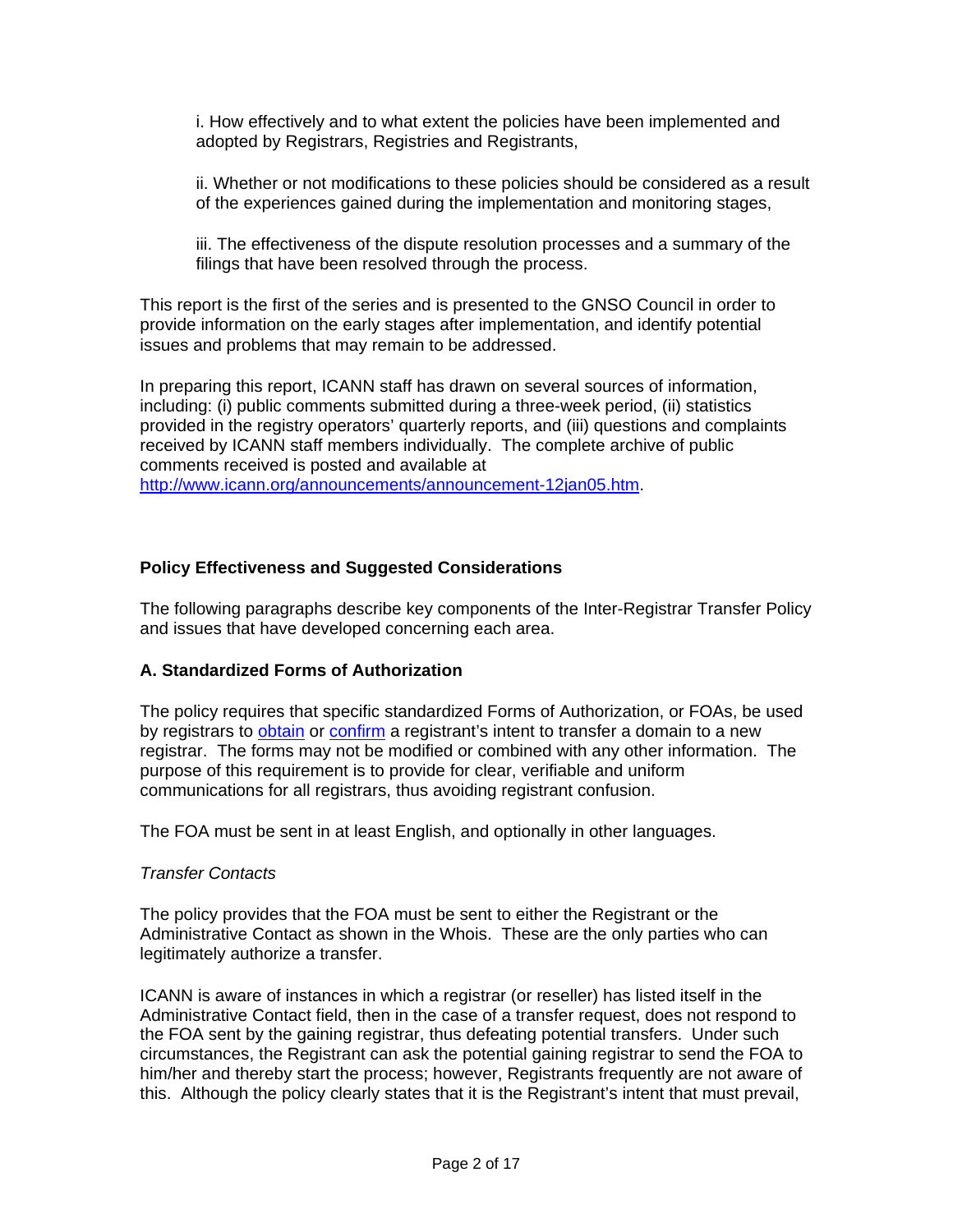it has been noted that there could be more explicit guidelines for how conflicts between the Registrant and Administrative Contact should be handled.

### *Content of the FOAs*

Suggestions received by ICANN for improving the content of the FOAs included:

- a) the form should not be quite so standardized, but instead there could be a few mandatory elements;
- b) registrars should be able to choose freely how to perform registrant authorizations and confirmations, in order to distinguish themselves in the market;
- c) the FOA should be adaptable for special cases (for example, a registrant transfer occurring simultaneously with a registrar transfer, or performing different forms of identity validation for corporate clients);
- d) display of the full contact information for the domain name within the form would be helpful.

### *Security and the FOAs*

Suggestions received for improving the security of the process include:

- a) adding an individualized authorization code to the FOA;
- b) sending the FOA to both the Registrant and Admin Contact instead of one or the other;
- c) instituting a two-step confirmation process;
- d) instituting a capability for a temporary unlock mechanism ("soft/sticky unlock") which would allow a transfer only to a specified registrar, within a specified time window;
- e) restricting registrant changes or instituting further confirmation procedures immediately following a transfer; and
- f) increasing/decreasing the time period of 5 days allowed for the losing registrar to reject the transfer.

In cases of spoofing, compromised account access, or other types of fraud, a gaining registrar may have complied with the policy and obtained an FOA from the right email address, but still have unknowingly initiated a fraudulent transaction. Such transactions were a problem prior to the implementation of the policy as well. Appropriate mechanisms for rolling back a transfer that has been determined to be fraudulent are provided by the Transfer Undo mechanism (section D below).

Many of the comments received relating to security and the transfer process referred to a fraudulent transfer incident involving the domain name <panix.com>, registered to an ISP located in New York. A brief review of this incident is contained in a separate section, below. A case study is also being undertaken by ICANN's Security and Stability Advisory Committee (SSAC).

### *Summary*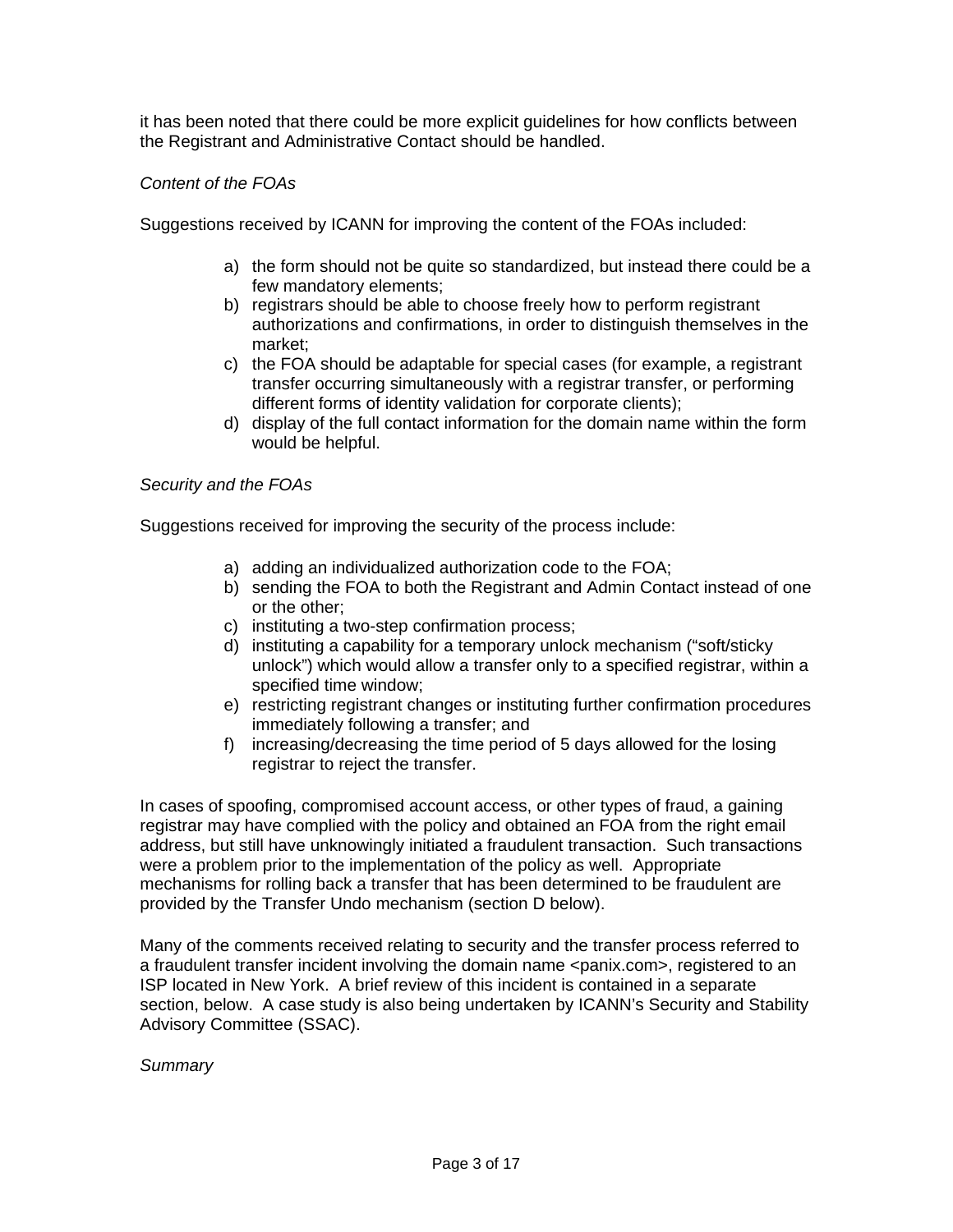Although the FOA requirements have brought about some of the desired improvements to the inter-registrar transfer process, it has not eliminated all potential problems. Although some problems continue to occur due to "bad actors" in the community and instances of noncompliance with various measures of the policy, many of these same problems and abuses could and did occur before the implementation of the policy. Staff experiences do not lead to a conclusion that "the old way was better." Rather, staff recommends consideration by the GNSO of the following issues:

- **•** Determining the efficacy of authorization/authentication for preventing security breaches.
- Providing greater latitude in content of the FOAs while still achieving the goals of accuracy and standardization.
- **IMPROVIGATA** Improving the language of the FOA for clarity, and modifying it to fit special situations.
- **Providing further development or clarification of the requirements regarding** appropriate transfer contacts.

### **B. Dispute Resolution Processes**

The Transfer Dispute Resolution Policy incorporates mechanisms for resolution of disputes between registrars over alleged violations of the policy. Dispute proceedings may be initiated with the relevant registry operator or with an independent third-party dispute resolution service provider.

Only a small number of disputes have been reported at the registry level, and none have been submitted to third-party dispute resolution service providers. While ICANN has received reports of satisfaction with the process and outcome of first-level disputes, in most cases registrars have opted to bring suspected registrar violations to the attention of ICANN instead of initiating a dispute under the policy.

While ICANN staff has been able to resolve a number of end customer complaints by working with registrars directly, substantial resources have been required to bring this about. Substantial staff time has been spent in researching the background information on individual transfer complaints, establishing contact with nonresponsive registrars, addressing compliance issues with registrars, or correcting misinformation that had been provided to customers by registrars. After this introductory period, ICANN has more actively directed parties with disputes to the dispute resolution options, while education on the policy has been ongoing. ICANN has also noted a gradual decrease in complaints after the first three months.

The dispute resolution process was intended to be a strong reinforcement to the policy. The registrar that is determined to have violated the policy is the one required to pay the fees for a dispute. A registrar that habitually violates the policy will be penalized for noncompliance through repeated payment of dispute resolution fees.

Although some registrars expressed strong concerns leading up to the implementation date that there might not be dispute resolution mechanisms readily in place, it appears that registrars have not yet fully availed themselves of this option. Many complaints have been voiced by registrars regarding other registrars allegedly violating the policy.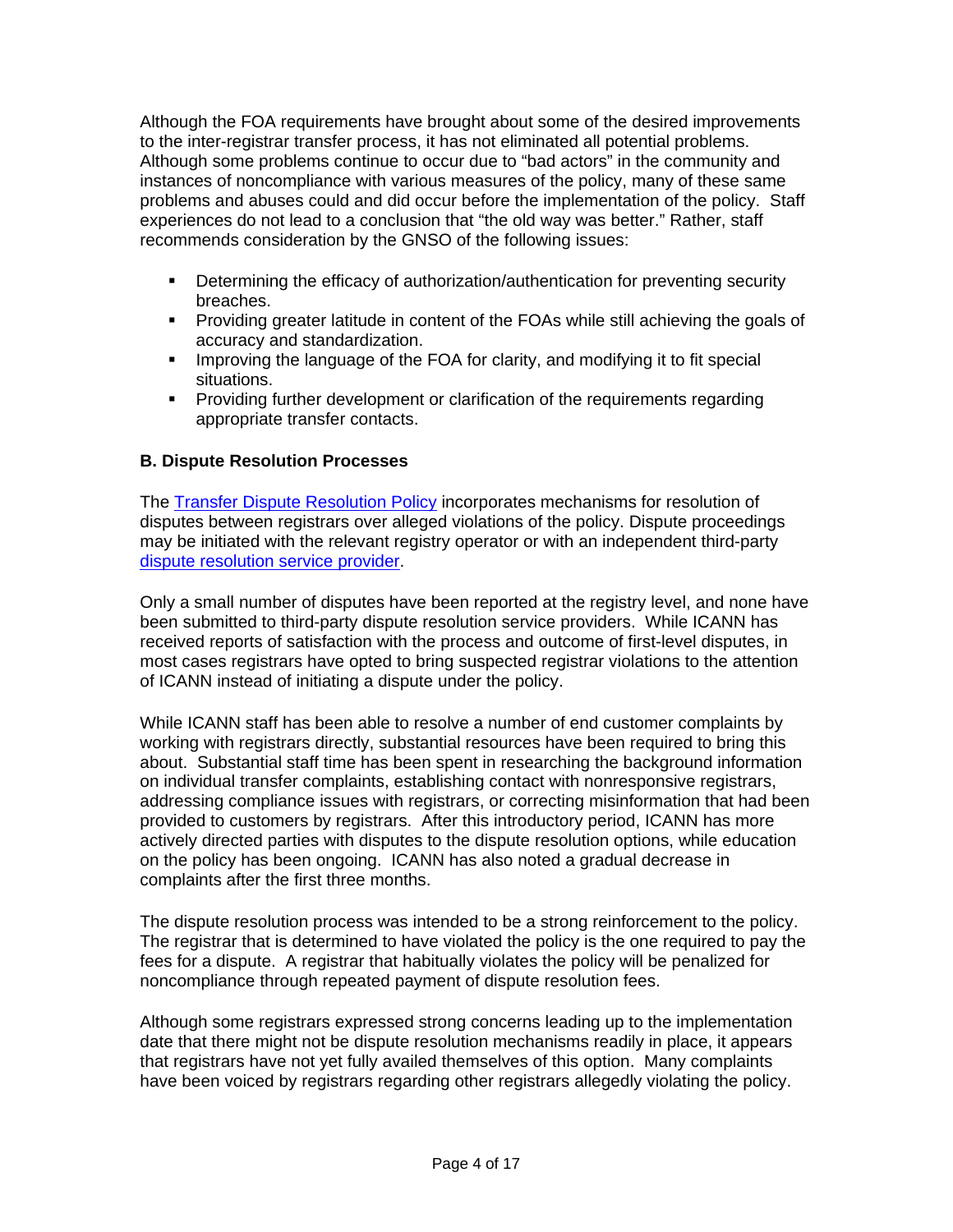However, by and large, registrars have not taken full advantage of the means available to them for taking action.

### *Access to Dispute Resolution Information and Services*

Some comments received on this topic requested that ICANN make information on dispute resolution services freely available, and that fees, providers, and decisions should be posted. Although links to dispute resolution providers are included in the transfer information area at http://www.icann.org, it may be helpful to issue a follow-up communication in this area.

Additionally, it appears that registrants sometimes file a UDRP complaint if they believe their domain has been hijacked by way of a transfer. Further education in the community on the most effective channels for resolving transfer complaints would also be useful.

Also, some registrars have indicated that it may be beneficial to consider making the dispute resolution process something that is directly accessible to registrants as an option for pursuing their complaints. Given that the process at the registry level is designed to be efficient and low-cost, this may be a practical option, and would help avoid situations in which a registrant is stuck when a registrar does not choose to pursue a dispute on his/her behalf against an alleged violating registrar.

### *Summary*

Although there are reported instances of registrar violations that act to prevent transfers, the dispute resolution process has not yet been fully utilized as envisioned. ICANN staff recommends to the GNSO consideration of the following:

**•** Opening up the TDRP process to registrants to allow for better access to problem-solving

### **C. Grounds for Denying Transfer Requests**

The policy includes a list of 9 instances in which a transfer request may legitimately be denied by the Registrar of Record, as follows:

- 1. Evidence of fraud
- 2. UDRP action
- 3. Court order by a court of competent jurisdiction
- 4. Reasonable dispute over the identity of the Registered Name Holder or Administrative Contact
- 5. No payment for previous registration period (including credit card charge-backs) if the domain name is past its expiration date or for previous or current registration periods if the domain name has not yet expired. In all such cases, however, the domain name must be put into "Registrar Hold" status by the Registrar of Record prior to the denial of transfer.
- 6. Express written objection to the transfer from the Transfer Contact. (e.g. email, fax, paper document or other processes by which the Transfer Contact has expressly and voluntarily objected through opt-in means)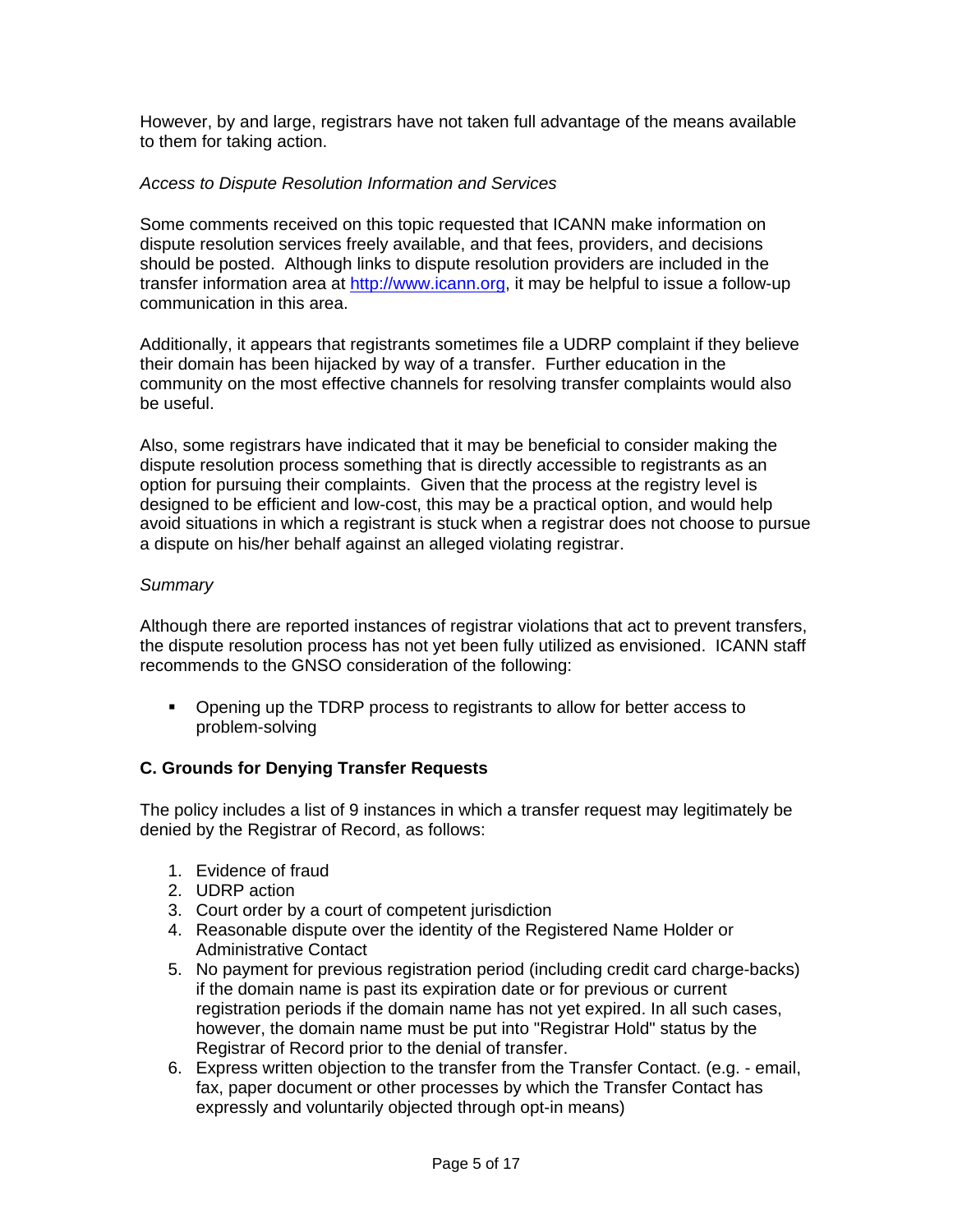- 7. A domain name was already in "lock status" provided that the Registrar provides a readily accessible and reasonable means for the Registered Name Holder to remove the lock status.
- 8. A domain name is in the first 60 days of an initial registration period.
- 9. A domain name is within 60 days (or a lesser period to be determined) after being transferred (apart from being transferred back to the original Registrar in cases where both Registrars so agree and/or where a decision in the dispute resolution process so directs).

An explicit list of allowable reasons for denial of a registrar transfer request is a key part of the policy. Problems relating to this list seem to center around ambiguities that allow registrars to interpret the reasons in different ways. Examples include:

- a) Lack of clarity about what can be considered as valid evidence of fraud (#1);
- b) Lack of clarity about what can be considered a reasonable dispute over identity of the registrant (#4);

[One way of encouraging further consistency in these definitions could be to include a "test of reasonableness" such as is included in the section of the policy dealing with the AuthInfo codes: "Registrars may not employ any mechanism for complying with a Registered Name Holder's request to obtain the applicable "AuthInfo Code" that is more restrictive than the mechanisms used for changing any aspect of the Registered Name Holder's contact or name server information."]

- c) Lack of clarity about the definition of Lock status (#7). Registrars may unlock a domain only for an unreasonably short time and lock it again before a transfer takes place. Additionally, registrars may interpret the term "Lock status" to also include an internal or local "lock" mechanism which does not show up in the Whois record as a Registrar-Lock status, but is still used by the registrar to deny a transfer request;
- d) Lack of clarity about the definition of "initial registration period" (#8). This term can be interpreted to be only the 60 days after a party registers a domain name that was previously unregistered, or, alternatively, a new initial registration period triggered by a new registrant;
- e) Questions regarding denying transfers because they are within 60 days of a previous transfer (#9). This can be problematic because it may not always be possible for the registrar to tell whether a transfer has occurred in this time period. Also, there is nothing in the policy that *requires* registrars to deny transfer requests for this reason, but they *may* deny an incoming request for this reason should they choose to do so. ICANN has received a few complaints from registrants that the 60 day period was too long, when they had legitimately bought or taken over a previously-transferred domain name, but could not move it to their registrar of choice for nearly two months following the transaction. (Note that the policy says that a lesser period can be determined.).

### *Summary*

There do not appear to be major problems stemming from the list of valid transfer denial reasons that would recommend revision of the list. However, there can be improvement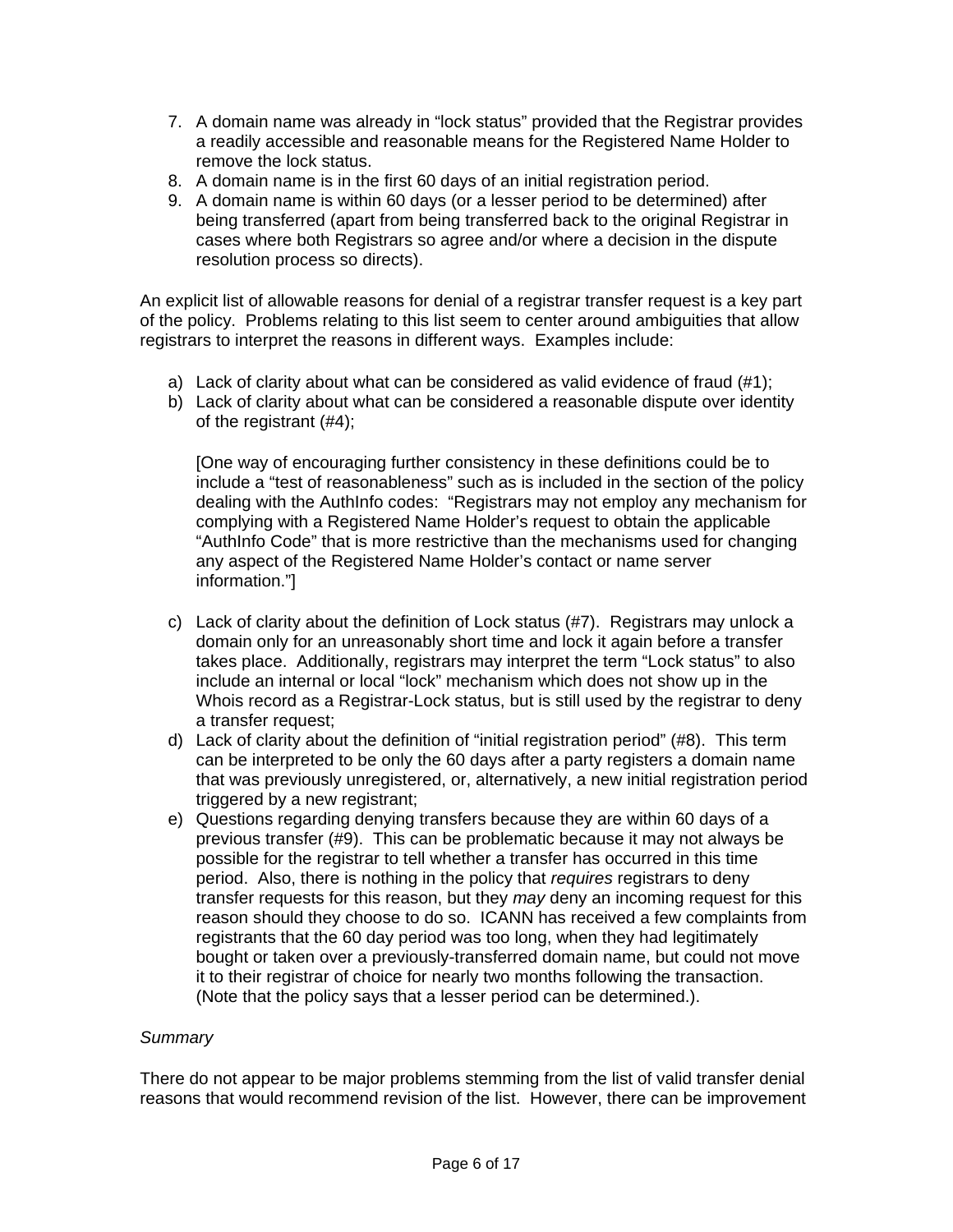in the clarification and definition of terms in the list, as described above. ICANN staff recommends consideration by the GNSO of the following:

- Inclusion of more precise guidelines in the policy in order to clarify terms and reduce confusion.
- Requirement, modification or elimination of the 60 day post-transfer period.

### **D. Transfer Undo Mechanism**

The policy provides that registry operators implement and make available a Transfer-Undo mechanism, to be used in cases where a transfer is determined to have been processed in contravention of the policy. This capability can be used either: a) when both registrars agree that a transfer should not have occurred and request the registry to reverse it, or b) as a result of a dispute proceeding which determines that a transfer should not have occurred.

The policy recommendations only required that registries develop such a mechanism. ICANN encouraged coordination among registries but determined that registries could be individually responsible for their own implementation of this mechanism.

The approach agreed on by the registries was that a Transfer Undo mechanism would only undo the Registrar of Record change(s). No changes would occur to the expiration dates or registry transfer fees.

### *Efficiency of the Transfer Undo Process*

Some comments indicated that the registry tool for reversing a transfer was inefficient and could take several days to complete even when registrars had agreed on the request. Suggestions included:

- a) putting a time limit on the response from the registry, in order to avoid unnecessary delays and inconvenience to the original domain name holder;
- b) providing a more precise definition for the Transfer-Undo mechanism at the protocol level;
- c) clarifying specifications regarding the payment of fees involved in the transfer and the effects of transfer and reversal on a domain name's expiration date.

The final description document developed by the registries regarding the Transfer Undo mechanism also stated:

It is recognized that this approach to a transfer undo mechanism could have lost revenue impact on registrars who have the registration returned to them. At least one year would have been added to the registration period and possibly multiple years if additional transfers or explicit renewals occurred and they would not have received any fees for the additional year(s).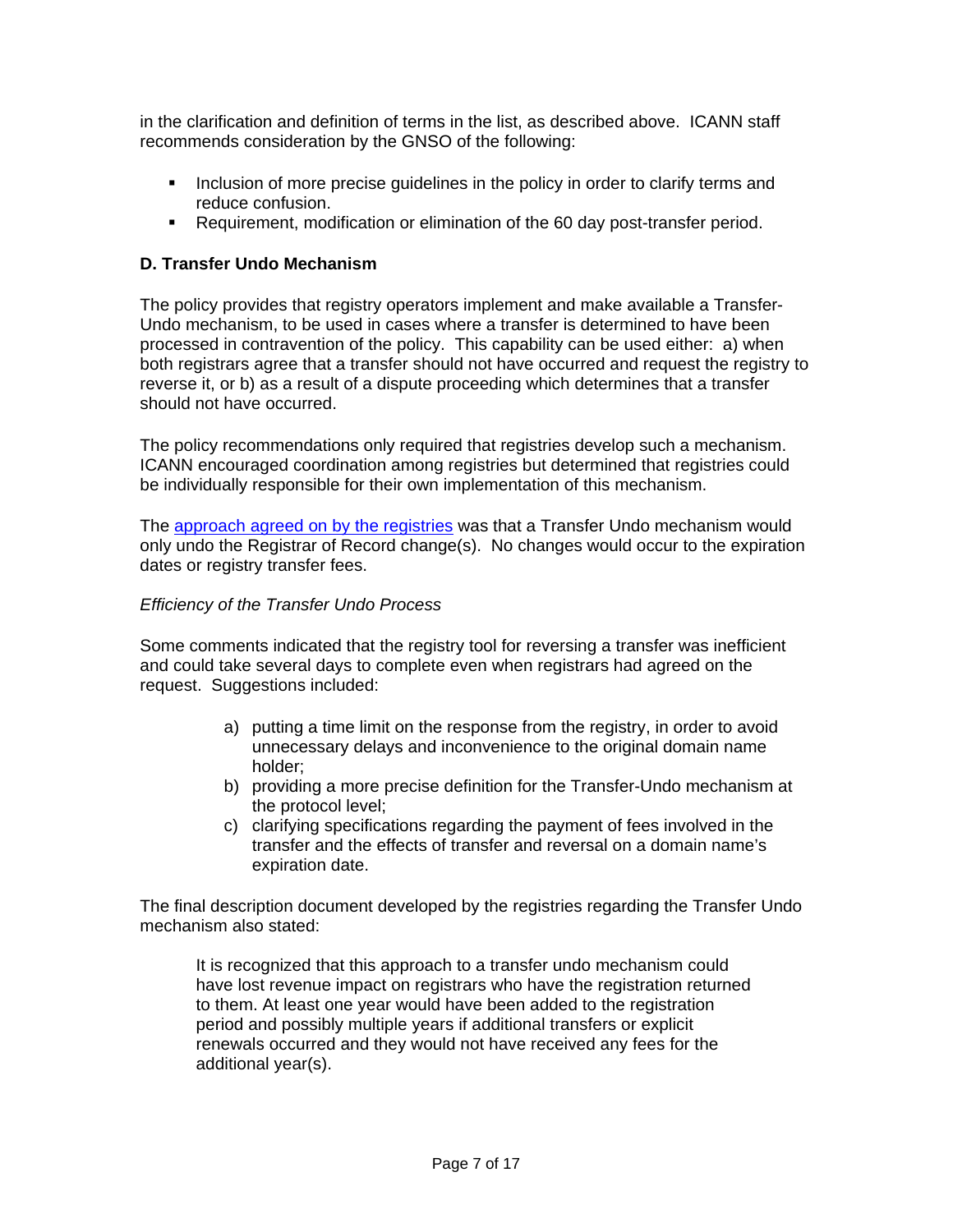….Moreover, it seems to be an issue that primarily impacts registrars and hence is one best worked by registrars. Therefore, since registrars believe that the issue of lost revenue impact is one for which a plan should be developed, registrars plan to pursue this separately from the initial implementation of the new registrar transfer policy. If they are successful in devising a plan that they can implement in time for the introduction of the new transfer policy, that would be fine. If they are not, any plan developed subsequently could be considered as part of the ongoing evaluation of the transfer policy.

ICANN would encourage continuing efforts by registrars to work with registries on these issues.

### *Transfer Undo and Fraud Situations*

Although a transfer that has been determined to be fraudulent can be reversed by agreement between registrars, or by the registry using the Transfer-Undo mechanism, it has been suggested that such methods may not always allow sufficient responsiveness to fraud situations. The time period needed for adequate fact-finding and registrar coordination, or for the outcome of a fair dispute proceeding, may prolong problems including downtime, disruption of email services, or loss of business, especially if a domain name is one on which other services or financial transactions depend.

Suggestions on handling or reversing disputed transfers included:

- a) developing an expedited handling process for fraud situations;
- b) automatically returning names that are subject to a dispute to be returned to the original registrar until the dispute has been resolved;
- c) automatically rolling back the nameservers to what they had been prior to the transfer.

It should be noted, however, that not every transfer that appears fraudulent may end up actually being a fraud case. Therefore, any measures should allow for flexibility in handling various outcomes.

### *Summary*

With regard to the Transfer-Undo mechanism and other measures for reversing transfers, ICANN recommends that the GNSO consider the following:

- **Effectiveness of the current registry Transfer-Undo provisions.**
- Sufficiency of the current Transfer-Undo provisions combined with the dispute resolution provisions as responses for situations involving fraud.

### **E. Records**

The policy provides that registrars maintain copies of the forms of authorization and related documentation, and make these available upon request by the other registrar that is party to a transfer transaction, ICANN, the registry operator, a court or authority with jurisdiction over the matter, or a third party dispute resolution panel.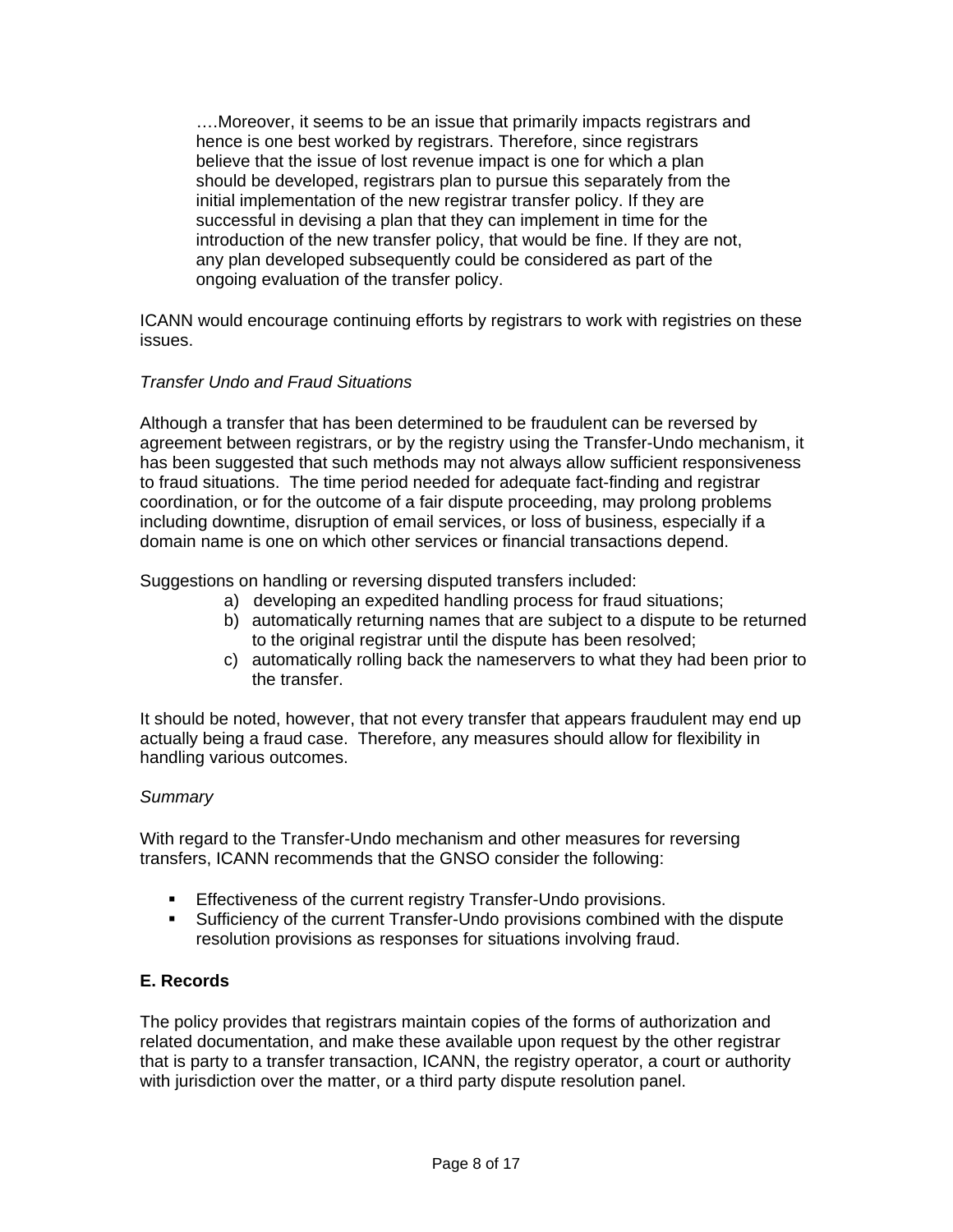According to the policy, both registrars must be able to provide the evidence relied on for the transfer during and after the applicable inter-registrar transaction(s). Such information must be provided within 5 days when requested by any of the above parties.

Also, the Gaining Registrar must retain, and produce pursuant to a request by a Registrar of Record, a written or electronic copy of the FOA used for obtaining the registrant's intent to transfer. The Gaining Registrar must fulfill such a production request by a registrar within 5 calendar days. Failure to provide this documentation within the time period specified is grounds for reversal by the Registry Operator or the Dispute Resolution Panel in the event that a transfer complaint is filed in accordance with the requirements of this policy.

Cases have been reported to ICANN of registrars exercising their right to view the other registrar's documentation on every transfer request, creating an administrative burden on the other end. While a registrar cannot deny a transfer request because it does not receive such documentation from the gaining registrar, some have then taken the fact that the gaining registrar has not produced a valid FOA and used it to deny a transfer request, citing this as evidence of fraud. A proposed modification to the policy would allow a registrar to deny a transfer request if a requested confirmation from the gaining registrar is not responded to in the allowable time frame.

Finally, the policy provides that upon denying a transfer request for any reason, the registrar of record *must provide the registered name holder and the potential gaining registrar with the reason for denial*. In a number of cases which have been investigated by staff, it appears that many registrars are not currently providing this notification to one or both parties.

### *Summary*

With regard to the policy requirements relating to records, ICANN recommends that the GNSO consider:

- Further clarification or limitation with regard to appropriate use of a registrar's right to inspect the other's records.
- Addition to the list of allowable reasons for denying a transfer request: a gaining registrar's failure to provide evidence of authorization when requested to do so.

## **F. EPP – AuthInfo**

For domain names in EPP-based registries (.biz, .info, .name, .org, and .pro), registrars are required to provide registrants with a unique Auth-Info code, for purposes of validating the identity of the registrant. Registrars are required to provide this code to registrants within 5 days of a request.

An issue then is, in the cases of EPP registries, whether the Auth-Info code itself provides an adequate measure of security, and whether there would be any legitimate reason for a registrar to deny a transfer request if the potential gaining registrar had the Auth-Info code. Some comments also questioned whether the 5-day pending period was necessary when the Auth-Info code was being used.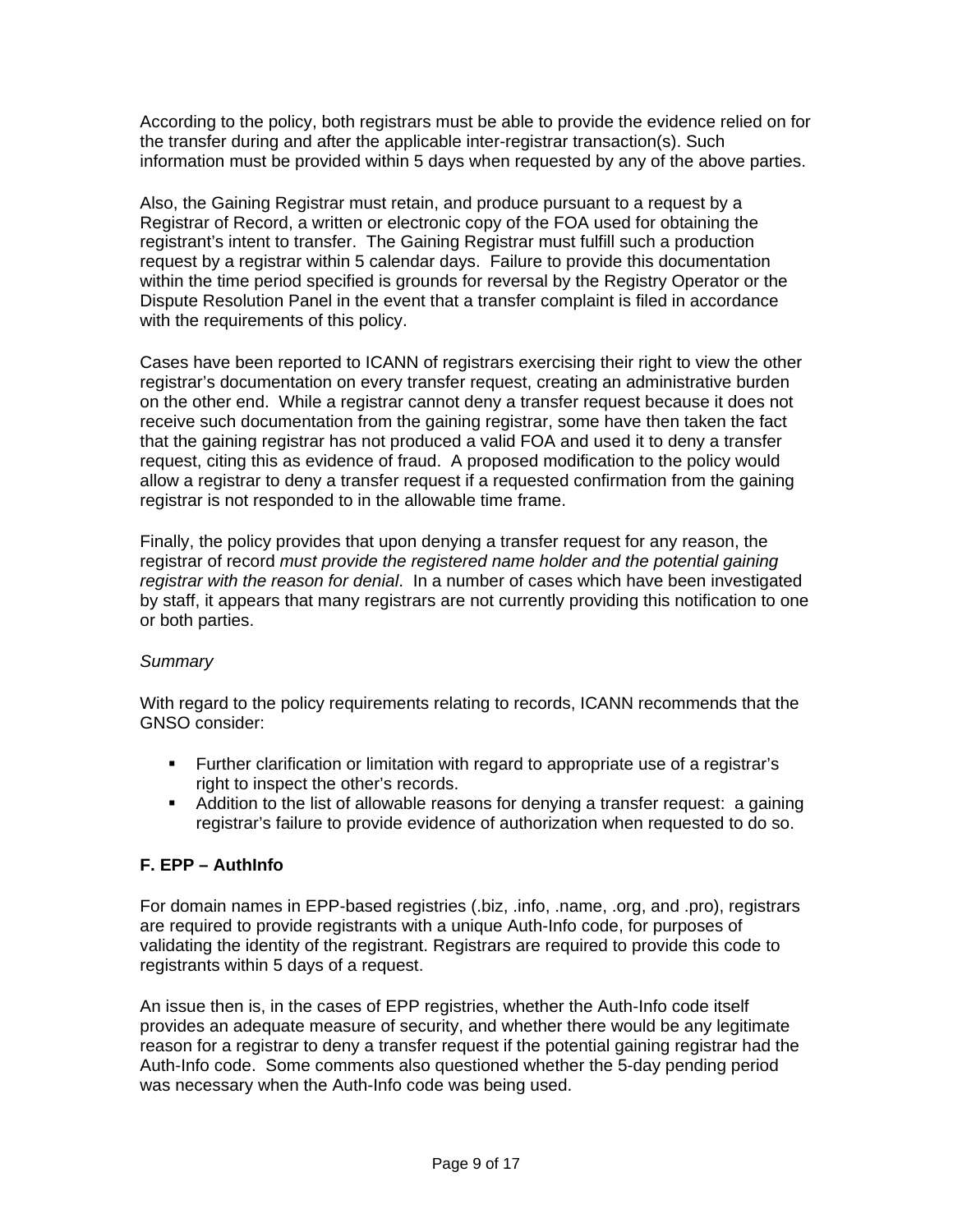Additionally, registrars have indicated that it can often be difficult for domain name holders to obtain AuthInfo codes from their existing registrar. Provisions exist in the policy requiring registrars to release this code to a name holder upon request; however, procedures for doing this vary across registrars. Along this same line, it has been proposed that registrants be permitted to obtain this code from the registry directly via a request on the registry website. Clearly there is a need for greater understanding in the community about management and use of the AuthInfo codes.

Existing policy clearly states that a registrar must provide the Registered Name Holder with the unique AuthInfo code for a domain name within 5 days of a request. ICANN has received very few complaints about registrars not releasing the AuthInfo code.

### *Summary*

The Auth-Info code is intended to help automate the authentication steps followed by registrars. ICANN recommends that the GNSO consider the following:

- Sufficiency of the AuthInfo code as an authentication tool in EPP registries.
- **Further standardization with regard to procedures for communicating the** AuthInfo code.

### **G. Other Issues**

#### *Locking Mechanisms*

Many comments raised issues concerning locking mechanisms which are currently used by registrars. Variations in the use of lock statuses and their variability across registrars has added a level of complexity to the transfer process that in some cases has the effect of obstructing the desired ease of inter-registrar transfers. Additionally, such mechanisms impose a further burden on policy implementation because many registrants to do not understand locking mechanisms. This is especially complicated in cases involving multiple languages.

Some comments suggested an opt-in means for higher security levels for high-profile domains. As a matter of policy, any service standard established for "high-profile" domains should also be available to any individual domain name holder.

#### *Registrar Impact*

Successful implementation of the policy has required substantial effort on the part of ICANN's accredited registrars, including modification of policies and publications, updating procedures, and time spent on internal and external education and problemsolving.

Aspects of the policy continue to represent a resource cost for registrars: disparity between registries (RRP versus EPP); disparity of Whois formats among 400+ registrars; limited access to Whois data; some common situations requiring some steps be carried out manually by the registrar (such as determining the actual registrant when a proxy shows in the Whois due to a privacy service offering). Because the Whois environment and the transfer policy implementation itself continue to evolve, registrars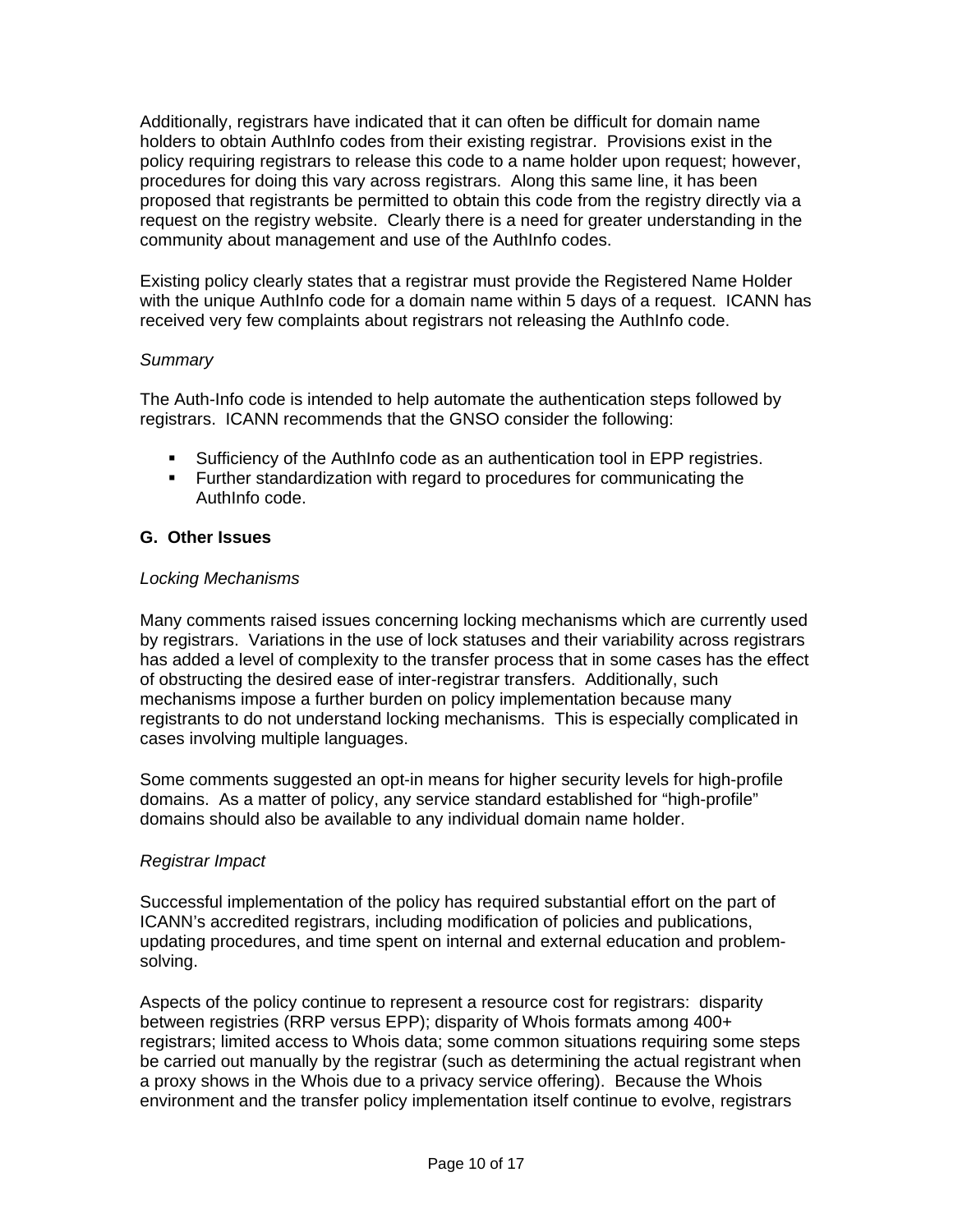are reluctant to invest in long-term systems or upgrades that could help automate the process.

Additionally, several registrars voiced concern over their potential liability as a Registrar of Record, stemming from the policy's requirement that they allow a domain transfer to go through without any knowledge of what process has been followed on the other end. It should be noted, however, that registrars are explicitly allowed to deny a transfer request if they have evidence of fraud. Some greater clarity surrounding these circumstances should be considered (discussed in section C, above).

#### *Communications*

The transfer policy states that each registrar should establish and maintain a unique and private email address for use only by other registrars and the applicable registry, that is to be dedicated to inter-registrar transfer issues. Messages received at this address must be answered within 7 calendar days.

ICANN has not publicized these addresses, but maintains a registry of the email contacts and has periodically sent out confidential lists and updates to registries and registrars. In cases where a separate email address had not been set up, ICANN listed the registrars' public contact email, giving the option to change it to a specified email address for transfers. ICANN has received some complaints about contact information not being up to date, or lack of response from some registrars.

ICANN cannot now effectively follow up with registrars on this from a compliance standpoint. Such an email address is not a clear requirement in the policy. If a registrar does have such an email address; however, they are obligated to monitor it and respond within the stated time frame.

#### *Fees*

ICANN has received several questions regarding the charging of fees involved in the transfer process. There is nothing in the policy which prevents a registrar from charging a fee to the registrant, and ICANN has received complaints concerning substantial fees being charged. However, it should be noted that when a transfer request is initiated by the gaining registrar, nonpayment of a transfer fee is not a valid reason for denial of the request by the Registrar of Record

#### *Expiration Issues*

When a domain name registration expires, there is a 45-day auto-renewal grace period available to the registrar. ICANN has received a number of complaints from domain holders whose names are past the expiration date but within this period. Many registrars have told these customers that they must pay for a renewal of the domain before they can allow a transfer.

Expiration or nonrenewal of a domain registration is not currently a valid reason for denial of a transfer request.

#### *Summary of Other Issues*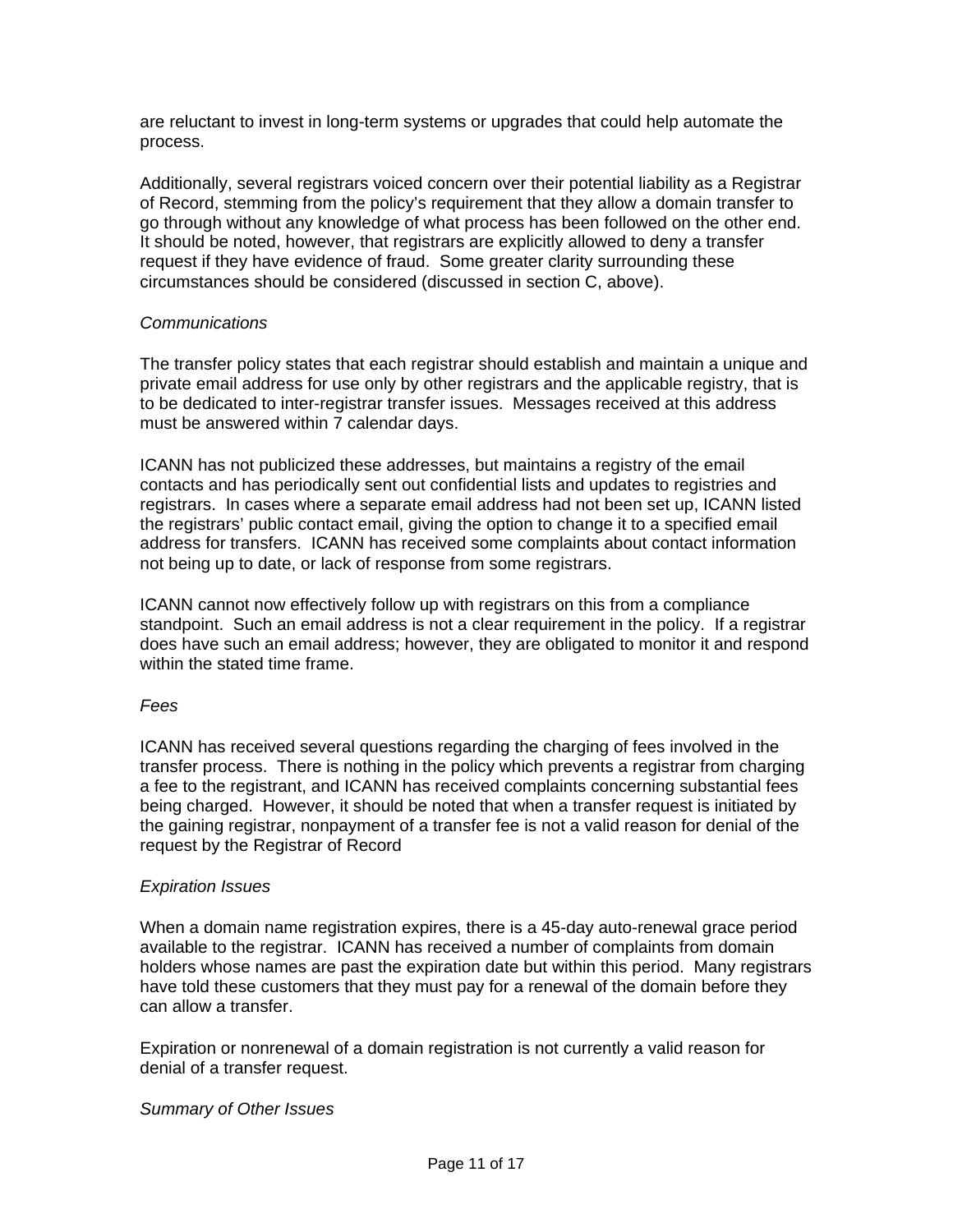ICANN recommends that the GNSO consider the following:

- Greater standardization of locking and unlocking functions or more precise definitions of appropriate use of the lock status.
- **IMPLEM** Implementation and standardization of measures to make the transfer process easier to automate.
- Requiring a dedicated transfer email address for each registrar, with a required response time.
- **Inclusion of explicit policy provisions regarding expired domain names.**

### **Conclusion**

The policy as it currently exists strives to ease the process associated with legitimate transfer requests while continuing to provide strong protections for domain name holders against fraud. The requirements for periodic ongoing reviews of this policy area indicate an awareness that the implementation may need to be adjusted as conditions, practices, and standards evolve.

In reviewing the early experiences, ICANN concludes that a number of positive steps have been accomplished through implementation of the Inter-Registrar Transfer Policy. One key step is the availability of dispute resolution mechanisms and a clear basis for settling disputes over registrar transfers, which was not possible previously. It is hoped that over time these mechanisms will be more widely used and tested. Additionally, the policy contains significant contractual provisions allowing for enforcement. ICANN has taken a lead role in policy enforcement. Finally, the existence of an enumerated list of valid reasons for denial of a transfer has cut down on the capacity for registrars to make their own rules for registered name holders in order to prevent transfers out.

In this report ICANN has also described the key areas in which changes to the implementation may be considered. Some issues may result in changes in policy or small clarifications, while in some areas the parties involved may work out best practices.

ICANN will continue to maintain its transfer-questions@icann.org mailbox and respond to inquiries, and interface with registrars to ensure comprehensive understanding and compliance with the policy. ICANN will also devote further resources to formal logging and analysis of all complaints, so that staff resources can be directed to investigation of specific or frequent forms of complaints. In most cases, ICANN will attempt to refer complainants back to the registrars to better utilize existing dispute resolution procedures.

It is also evident that ongoing education and information regarding the transfer process is required. Answers to frequently-asked questions have been posted at http://www.icann.org/transfers and will continue to be updated periodically based on common questions.

ICANN recognizes that many of the issues listed for consideration by the GNSO have already been topics of discussion during the policy development process. However,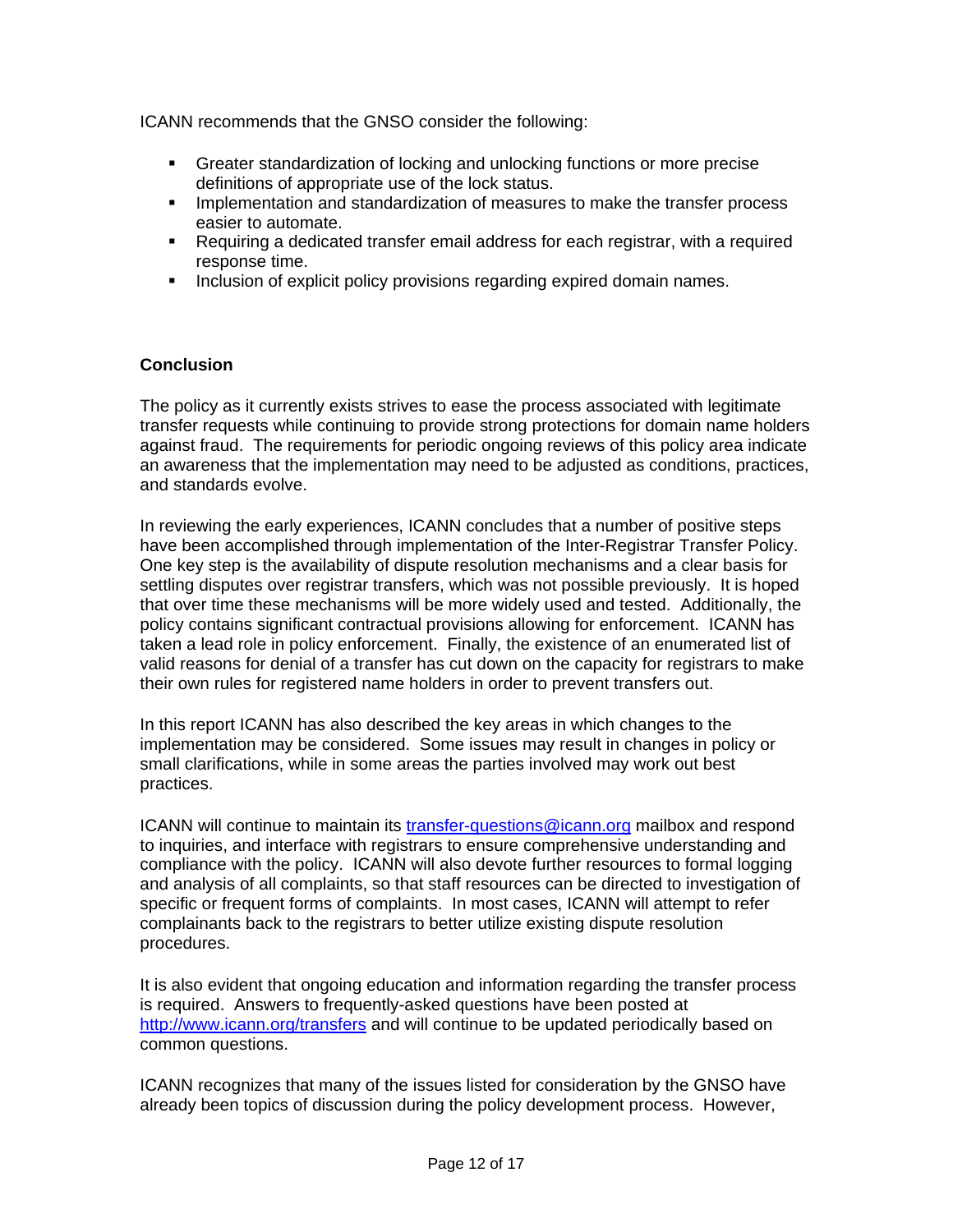these early experiences following the policy's implementation shed additional light on such issues and indicate they may need to be reconsidered and perhaps modified.

=

ICANN thanks all those who provided us their input in preparation for this report.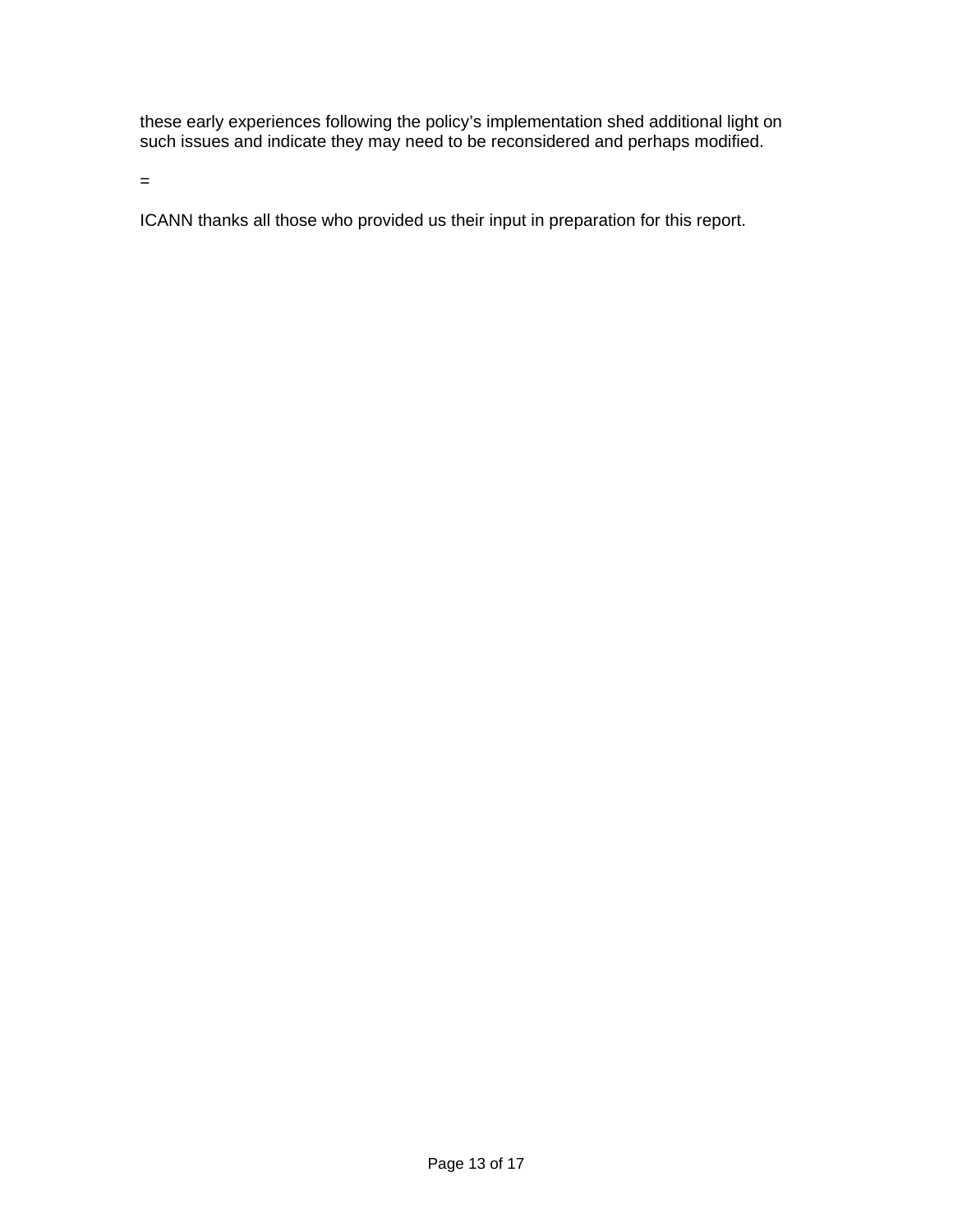**Annex 1** - *Flowchart of Transfer Process* 

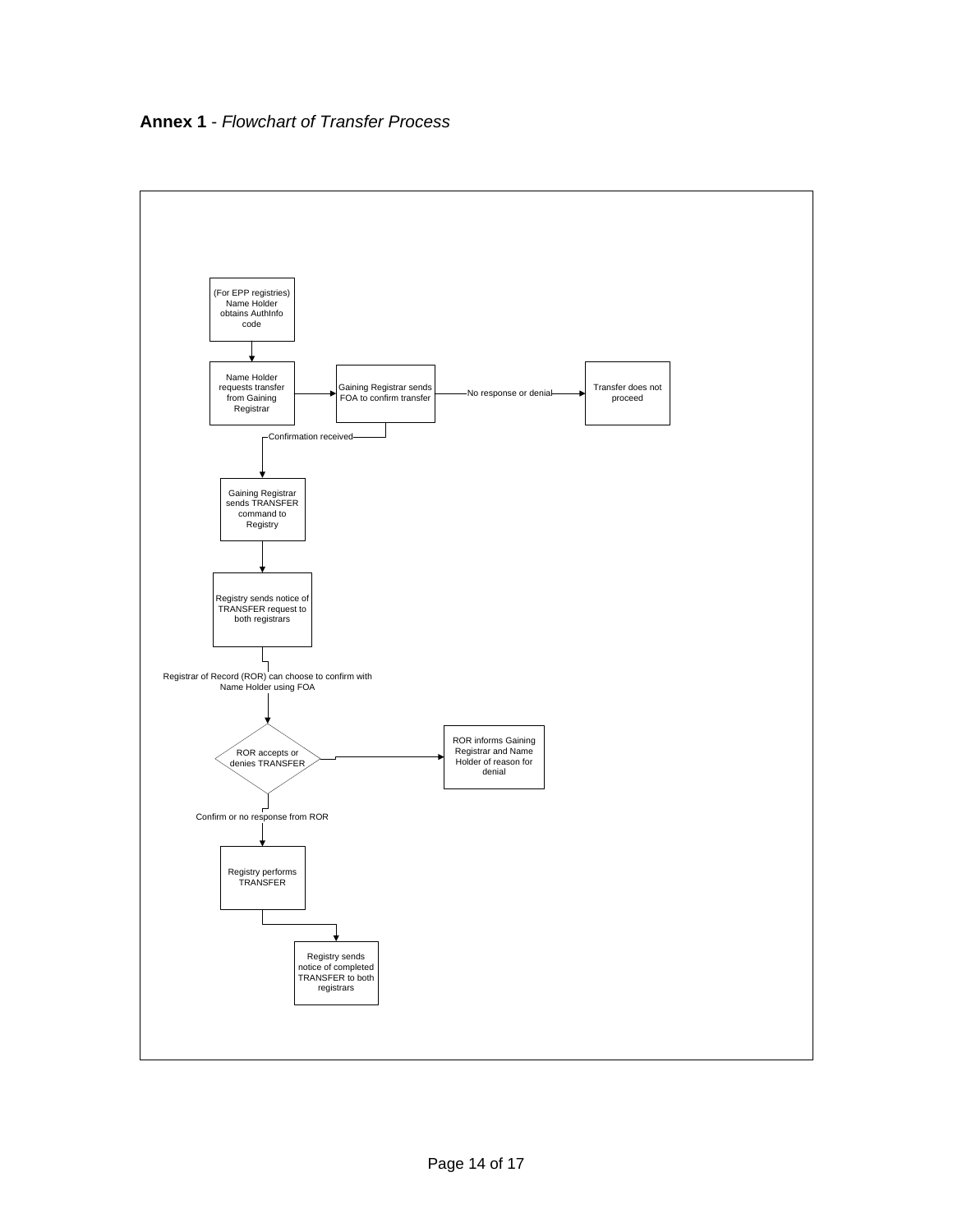### **Annex 2** *– Panix Review*

The following correspondence contains ICANN's review of the <panix.com> case. This has been posted at http://www.icann.org/correspondence/cole-to-tonkin-14mar05.htm.

*14 March 2005 - Email from Tim Cole to Bruce Tonkin* 

Dear Bruce:

We have completed our review of the unauthorized transfer of <panix.com>. ICANN considers this to have been one of the more serious breaches of its policies by an accredited registrar. We are also very concerned by Melbourne IT's explanation that the incident happened because Melbourne IT had purportedly "delegated" to a reseller the critical responsibility for obtaining the consent of the registrant prior to submitting a transfer request to the registry. While we appreciate Melbourne IT's report that it has withdrawn the offending reseller's ability to independently initiate transfers, Melbourne IT has indicated that it intends to continue to operate under agreements with other resellers that provide that Melbourne IT will not directly and independently verify the intent of registrants prior to initiating transfer requests. While we review the appropriateness of these arrangements under current policies and agreements, we will ask the SSAC to review this reseller/delegation issue in the context of the investigation it has launched into the security and stability concerns raised by the <panix.com> hijacking.

Also, while there is no indication that recent changes to the Transfer Policy had any bearing on this incident (the same abuse could have occurred under either the old or new policy), this issue will be referred to the upcoming GNSO review of the transfer policy for the consideration of changes that could be implemented to reduce the risks made apparent by this incident.

Based on documentation provided by Melbourne IT, Ltd. and Dotster, Inc., the <panix.com> incident occurred as a result of a failure of Melbourne IT to obtain express authorization from the registrant in accordance with ICANN's Inter-Registrar Transfer Policy. The Transfer Policy is an ICANN Consensus Policy that went into effect on 12 November 2004. Both of the registrars were forthcoming with information about what took place concerning this transfer and the timeline below further details the events that took place. Correspondence detailing ICANN's questions and the registrars' responses can be found in the Correspondence section of the ICANN website including:

Email from Tim Cole to Bruce Tonkin 18 January 2005

Email from Tim Cole to Clint Page 18 January 2005

Email from Bruce Tonkin to Tim Cole 27 January 2005

Email from Ravi Puri to Tim Cole 27 January 2005

#### **Timeline**

08 January 2005 (05:01 UTC) -Melbourne IT submitted a request to the registry to transfer the <panix.com> domain name. (Melbourne IT admits that this request was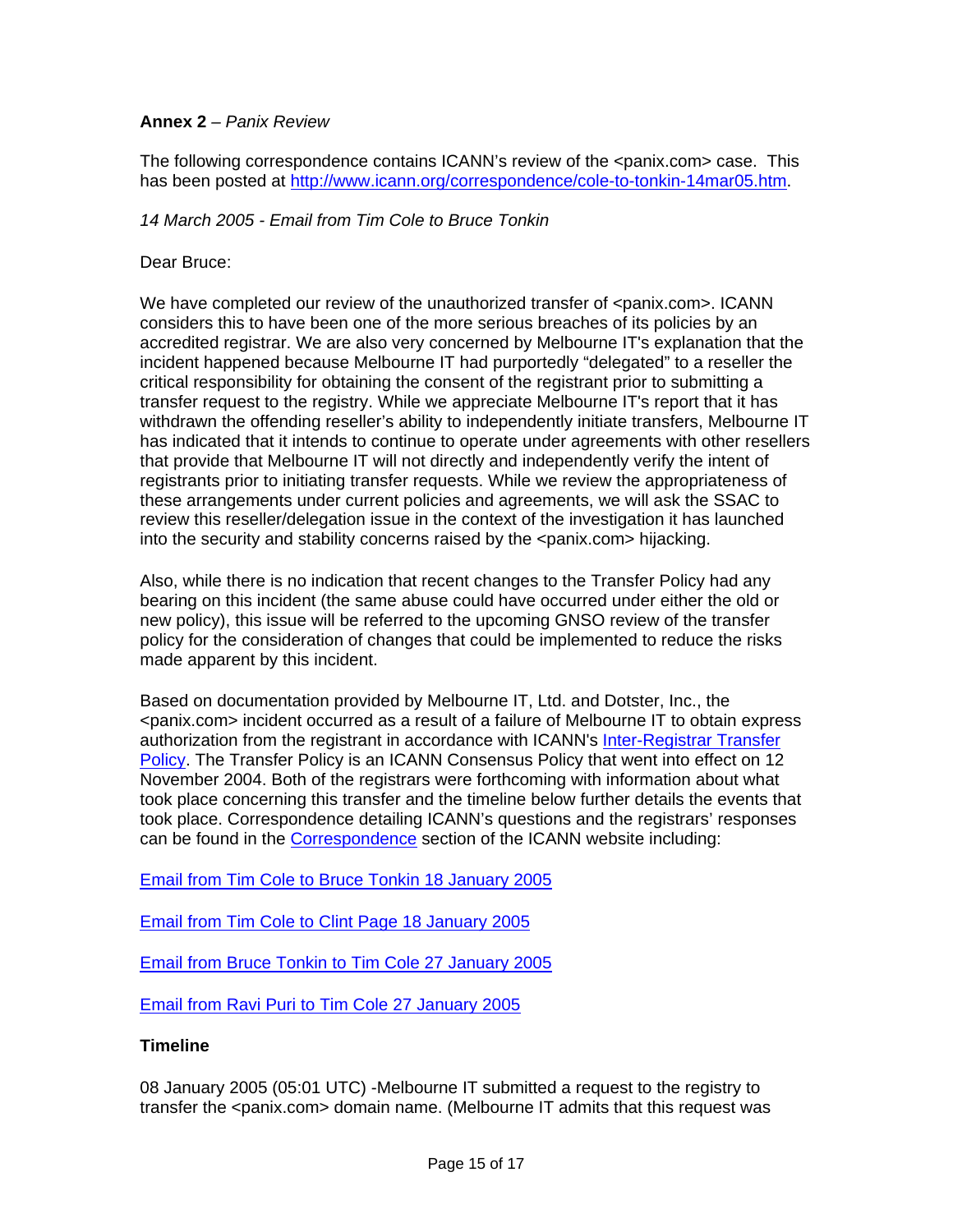submitted without proper authorization. Since <panix.com> was not on "lock" status, the registry accepted the transfer request and initiated the transfer process within the registry system. Had the domain name been on registry or registrar lock status, the attempt by Melbourne IT to initiate a transfer would have been automatically rejected by the registry software.)

09 January 2005 (01:40 UTC) - Dotster received notification from the registry of the transfer request. (The registry notifies losing registrars of pending transfer requests in two ways: via email and registrar-specific reports available for download. Following the transmission of the transfer request to the losing registrar, there is a standard five day Transfer Pending Period. During the Transfer Pending Period losing registrars may take steps to verify the registrant's intent to transfer, including attempting to contact the registrant. The Policy also permits the losing registrar to request a copy of the authorization for the transfer from the gaining registrar. In this case, Dotster has indicated that it did not take any action in response to the notification of the transfer request and allowed the transfer to be approved automatically at the end of the five day Transfer Pending Period.)

14 January 2005 (14:03 UTC) - Transfer completed to Melbourne IT.

15 January 2005 (05:56 UTC) - Domain re-delegated by Melbourne IT's customer to new nameservers. (At this point it became evident to the legitimate registrant that the domain name had been hijacked. This was around 01:00 Saturday morning in the location of the registrant. The registrant spent several hours attempting to reach someone at each of the registrars and the registry who could take action to reverse the transfer.)

16 January 2005 (18:55 UTC) - ICANN sent emails to both registrars requesting an explanation and an immediate fix as appropriate. (ICANN's inquiry to the registrars was prompted by a message to the public Registrars Constituency mailing list about the apparent hijacking.)

16 January 2005 (22:30 UTC) - Nameservers changed back by Melbourne IT Customer Service.

17 January 2005 (03:30 UTC) - Melbourne IT asked Dotster to initiate a transfer request in order to "undo" the transfer. (Registrars are encouraged to cooperate in this way to resolve disputes over transfers. The new Transfer Policy includes a formal dispute resolution process and a transfer undo mechanism, but it was not necessary to invoke either of those in this case.)

17 January 2005 (07:00 UTC) - Melbourne IT manually approved transfer requested by Dotster.

If you believe that further information would be helpful or corrections to the details above are warranted, please forward them to us and to SSAC for consideration in the review of this matter.

Sincerely,